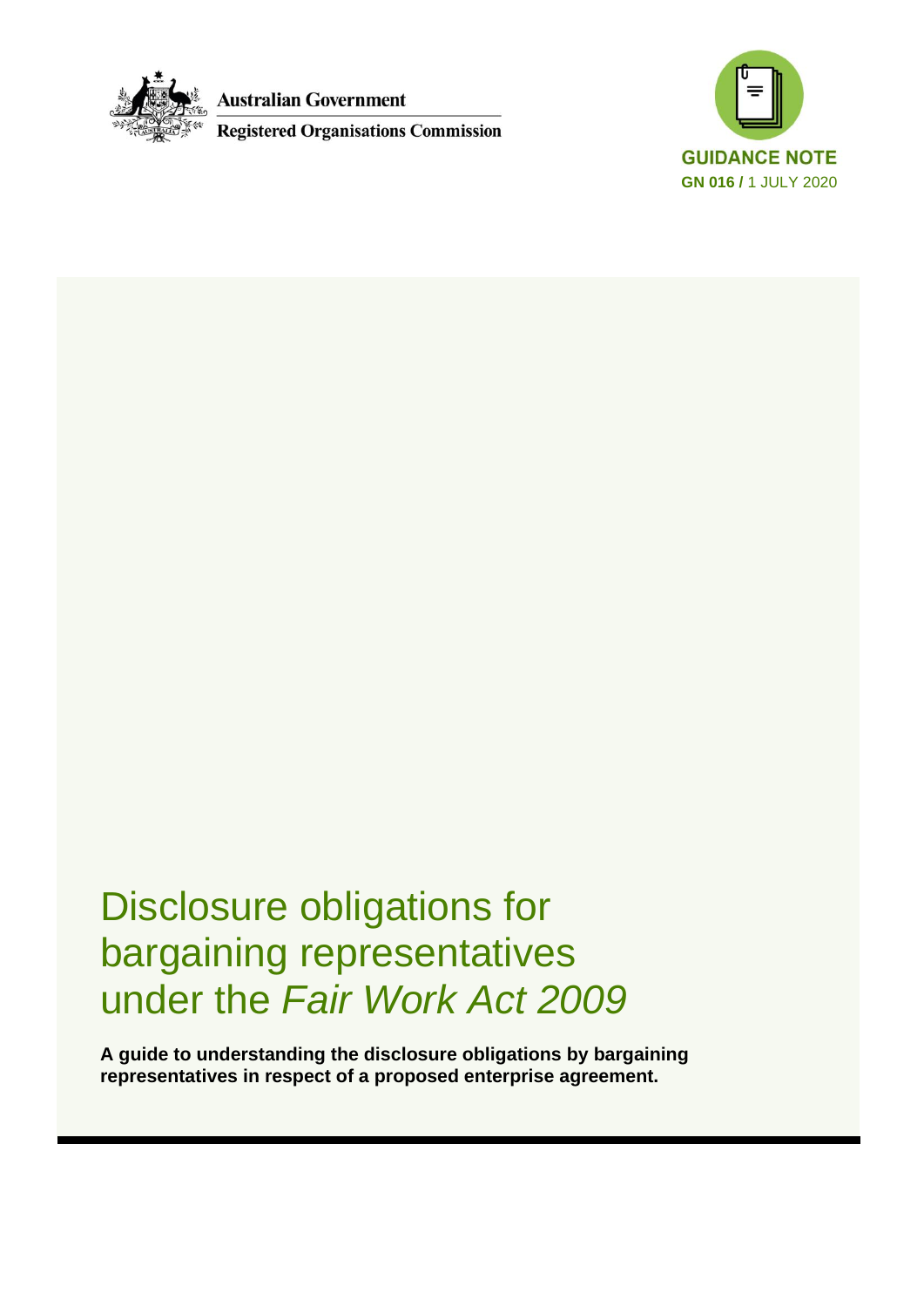

# **Contents**

| Disclosure obligations for bargaining representatives under the Fair Work Act 20093 |  |
|-------------------------------------------------------------------------------------|--|
|                                                                                     |  |
|                                                                                     |  |
|                                                                                     |  |
|                                                                                     |  |
|                                                                                     |  |
|                                                                                     |  |
|                                                                                     |  |
| Appendix 1 – Sample disclosure form Schedule 2.1A—Document for disclosure of        |  |
|                                                                                     |  |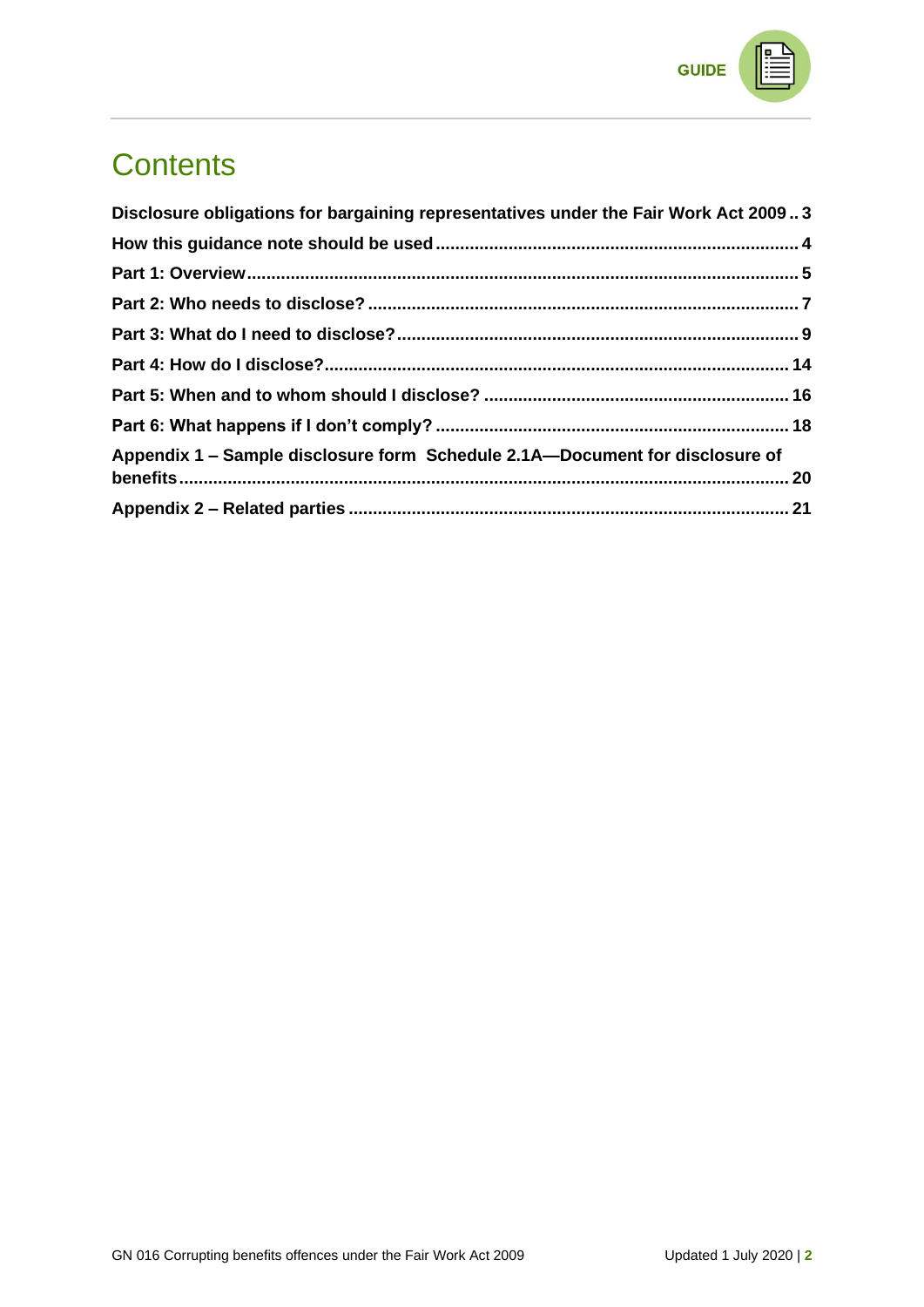

# <span id="page-2-0"></span>Disclosure obligations for bargaining representatives under the Fair Work Act 2009

Since 11 September 2017 the Fair Work Act 2009 (**FW Act**) has contained disclosure obligations which apply during enterprise bargaining.

This guidance note explains the disclosure obligations (contained in sections 179, 179A and 180 of the FW Act), which apply to:

- registered organisations that are a bargaining representative in respect of a proposed enterprise agreement, and
- employers that will be covered by a proposed enterprise agreement.

It is intended to assist registered organisations and employers understand their disclosure obligations, including through practical examples.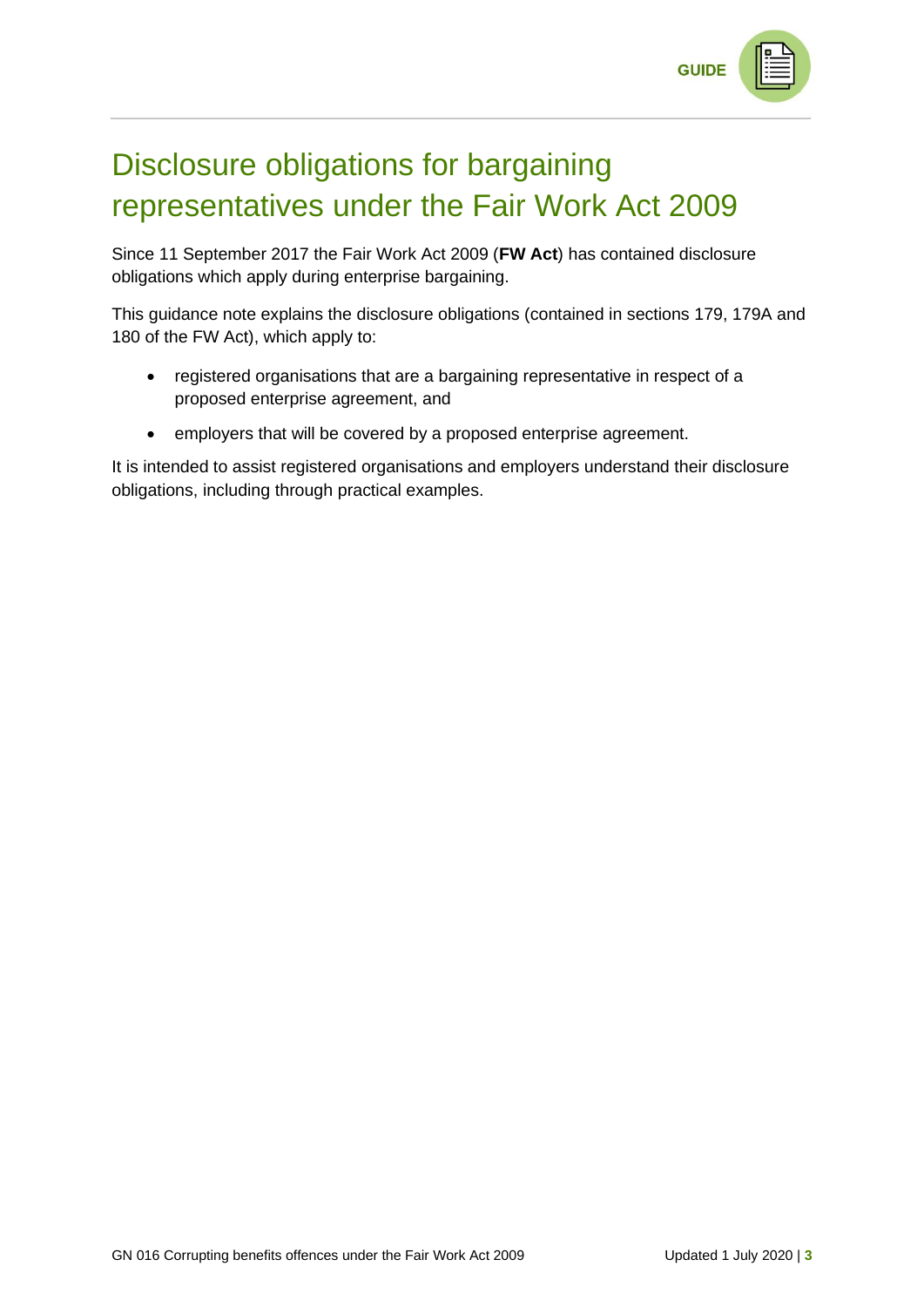

## <span id="page-3-0"></span>How this guidance note should be used

As there are no decided cases on this legislation, the information in this guidance note should be treated as general guidance only. It does not constitute legal advice or a comprehensive technical explanation of the obligations, and readers should seek independent legal advice to address specific issues relevant to their own situation.

The Registered Organisations Commission (**ROC**) is not responsible for enforcing these laws. Enforcement can be undertaken by a Fair Work Inspector, including the Fair Work Ombudsman (**FWO**). For further information on enforcement action by the FWO, please refer to the [Fair Work Ombudsman website.](https://www.fairwork.gov.au/)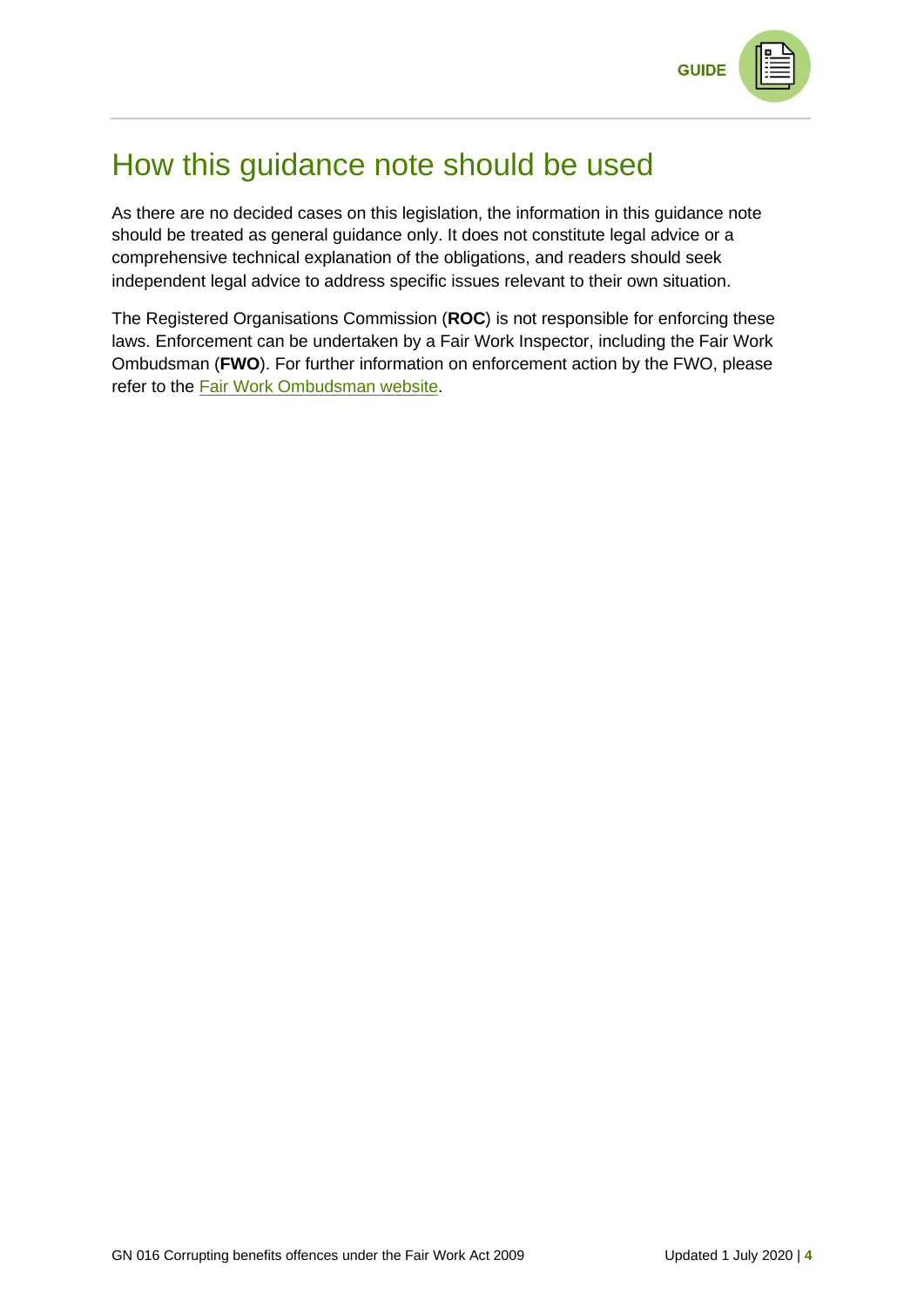

## <span id="page-4-0"></span>Part 1: Overview

The disclosure obligations apply during enterprise bargaining in respect of a proposed enterprise agreement other than a greenfields agreement. The obligations are contained in sections 179, 179A and 180 of the FW Act.

They require:

- a) registered organisations that are bargaining representatives in respect of a proposed enterprise agreement, and
- b) employers that will be covered by a proposed agreement,

to disclose certain financial benefits which will be (or can reasonably be expected to be) received as a direct or indirect consequence of a term of the proposed enterprise agreement.

Employers that will be covered by a proposed enterprise agreement must take all reasonable steps to provide any disclosures to employees during the access period for the enterprise agreement. This will include disclosures that registered organisations that are bargaining representatives must provide to the employer. The obligations therefore ensure that employees are informed of these benefits before they vote on the agreement.

Failure to comply with these disclosure requirements, including knowingly or recklessly making a false or misleading representation in a disclosure document, can give rise to civil penalties.

An affected employee, a bargaining representative for the proposed agreement, or a Fair Work Inspector may apply to the courts for orders in respect of alleged contraventions.<sup>1</sup>

**Penalties:** Failure to comply with the disclosure requirements may give rise to a fine of up to a maximum of 60 penalty units for an individual (currently \$13 320) and up to 300 penalty units for a body corporate (currently \$66 600).

### **Key terms**

• The **access period** is the seven-day period ending immediately before voting for the enterprise agreement starts.<sup>2</sup> The seven-day period is not limited to working days, and requires seven clear days $3$ .

See Chapter 4, Part 4-1, FW Act

Subsection 180(4), FW Act

<sup>&</sup>lt;sup>3</sup> Hydro Electric Corporation [2014] FWC 4169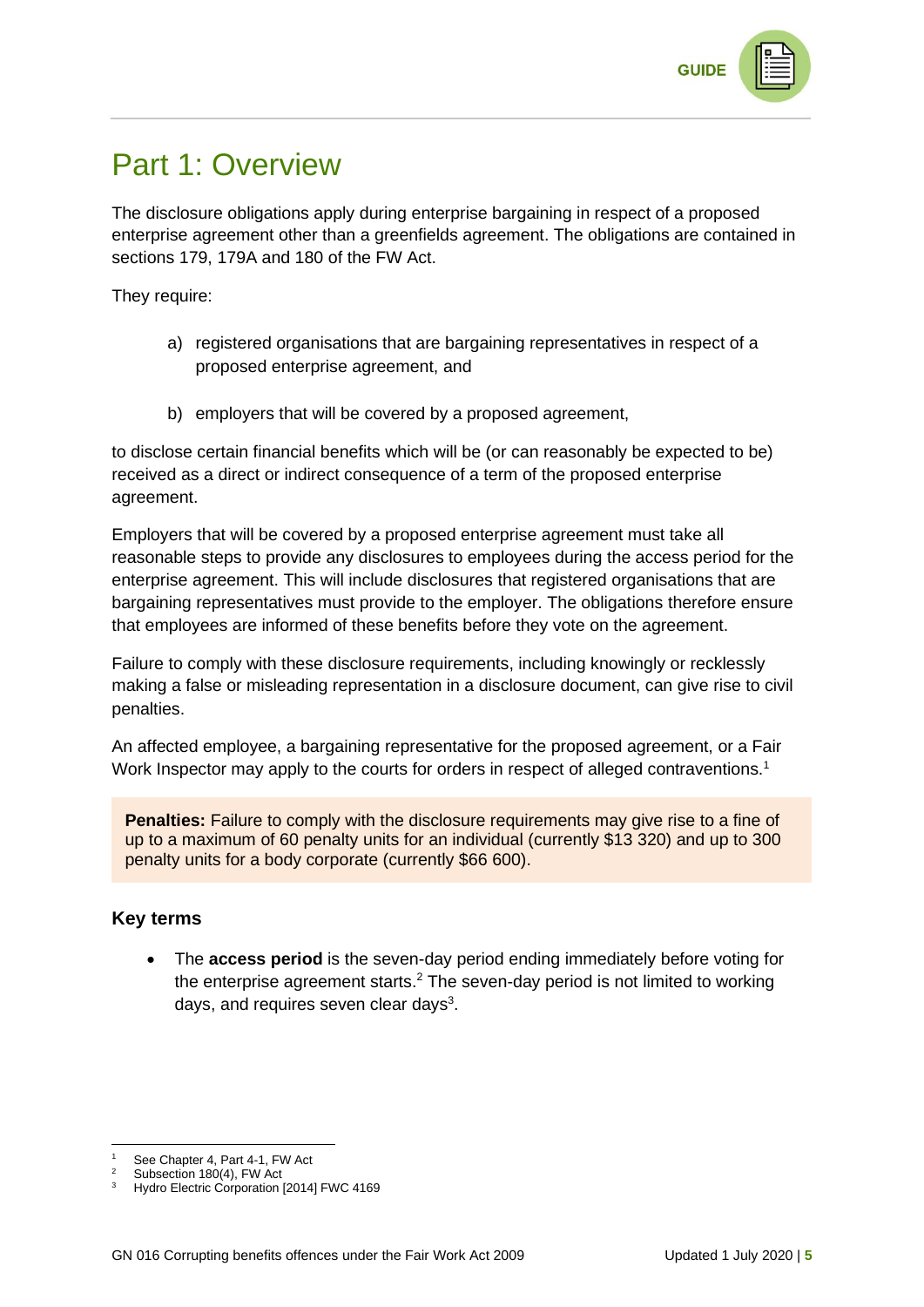

• A **registered organisation**, in this guidance note, refers to a registered organisation that is acting as a bargaining representative<sup>4</sup>. This will either be a union<sup>5</sup> that is representing employees who will be covered by the proposed enterprise agreement<sup>6</sup> or it will be an employer organisation that has been appointed to act as a bargaining representative for an employer that will be covered by the proposed enterprise agreement.

For more information about **registered organisations** please visit the [ROC](https://www.roc.gov.au/)  [website.](https://www.roc.gov.au/)

- An **employer**, in this guidance note, refers to an employer that will be covered by a proposed enterprise agreement.<sup>7</sup>
- A Fair Work Inspector means the FWO<sup>8</sup>, a Fair Work Inspector appointed by the FWO, the Australian Building and Construction Commissioner or an Australian Building and Construction Commission Inspector.<sup>9</sup>
- The **RO Act** means the Fair Work (Registered Organisations) Act 2009.

<sup>4</sup> Under section 176 of the FW Act, bargaining representatives can be registered organisations under the RO Act, or employers covered by the proposed agreement, but could also be any other natural person or legal entity. The disclosure obligations explained in this guidance note do not apply to bargaining representatives appointed under subsections 176(1)(c) or (d) that are not registered organisations (or covered employers).

<sup>5</sup> In this guidance note, a **union** means an employee organisation registered under the RO Act. Note that not all unions are registered under the RO Act.

The union must be entitled to represent the industrial interests of the member who is an employee in relation to work that will be performed under the proposed agreement – subsection 176(3), FW Act

<sup>&</sup>lt;sup>7</sup> Under the FW Act, an employer that will be covered by the proposed agreement may act as their own bargaining representative, and can also appoint another bargaining representative under section 176(1)(d). In either case, the disclosure obligations explained in this guidance note will apply to the employer as an employer who will be covered by a proposed agreement.

<sup>8</sup> In his or her capacity as a Fair Work Inspector.

Subsection 539(2) and section 12, FW Act, and sections 5 and 111, Building and Construction Industry (Improving Productivity) Act 2016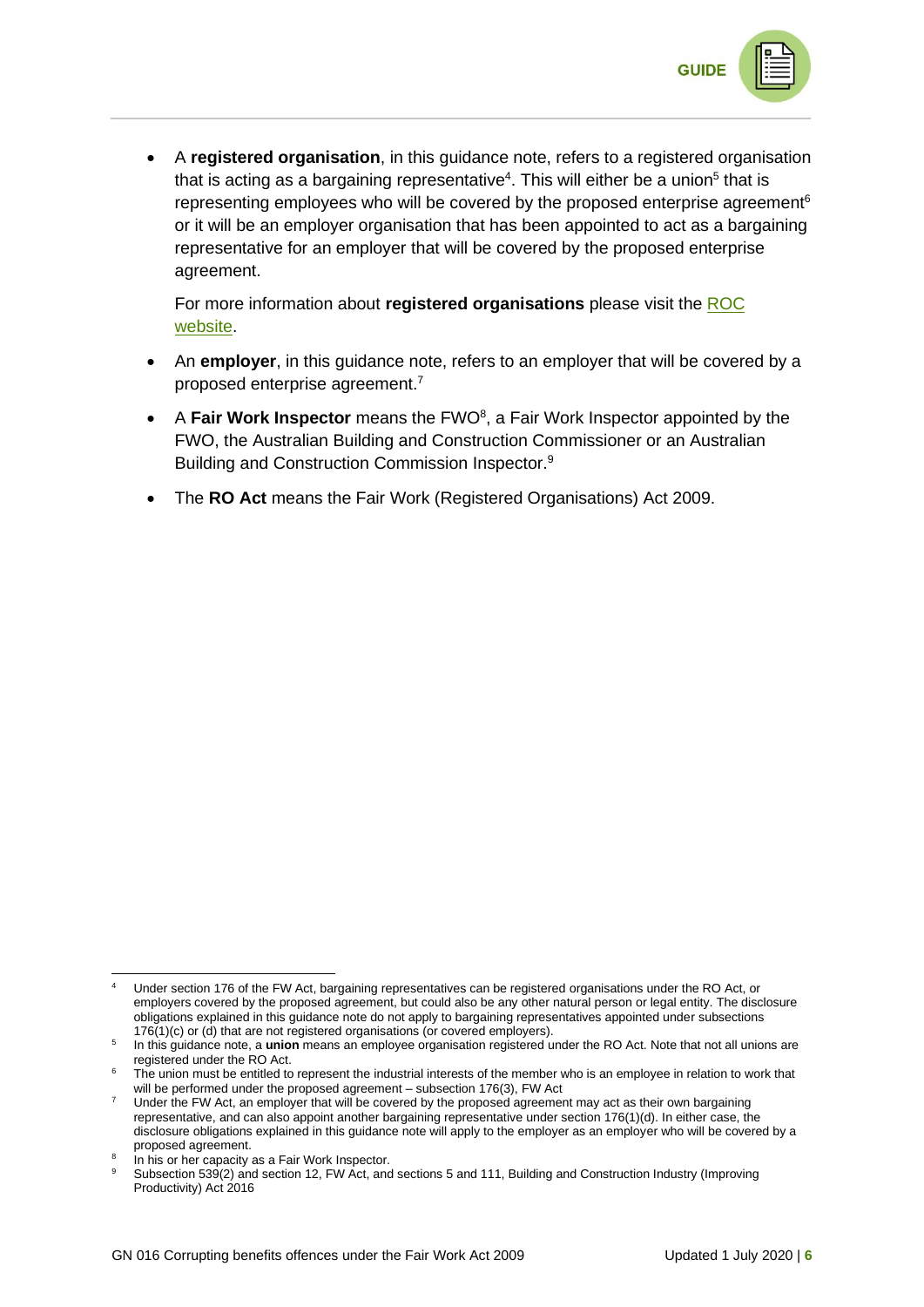

## <span id="page-6-0"></span>Part 2: Who needs to disclose?

You must make a disclosure if you are:

- a registered organisation that is acting as a bargaining representative for a proposed enterprise agreement, or
- an employer who will be covered by a proposed enterprise agreement,

and you (or a related body) will receive, or can reasonably expect to receive, particular financial benefits from a term in the agreement.<sup>10</sup>

Even if an employer does not have any disclosures of its own to make, it is responsible for passing on to employees any disclosures made by a registered organisation (see **Parts 4 and 5** for more information).

For registered organisations, the obligation to make any disclosures falls on the organisation as a whole not just, for example, the branch that is participating in bargaining. This means that all financial benefits that the organisation or any of its branches or divisions will, or expects to, receive must be disclosed (see **Part 3** for more information).



The disclosure obligations do not apply in relation to enterprise bargaining for a proposed greenfields agreement.<sup>11</sup>



The disclosure obligations do not apply to individual employees who have chosen to represent themselves as a bargaining representative for a proposed enterprise agreement.

<sup>10</sup> Sections 179 and 179A, FW Act

<sup>&</sup>lt;sup>11</sup> Subsections 179(1)(a) and 179A(1)(a), FW Act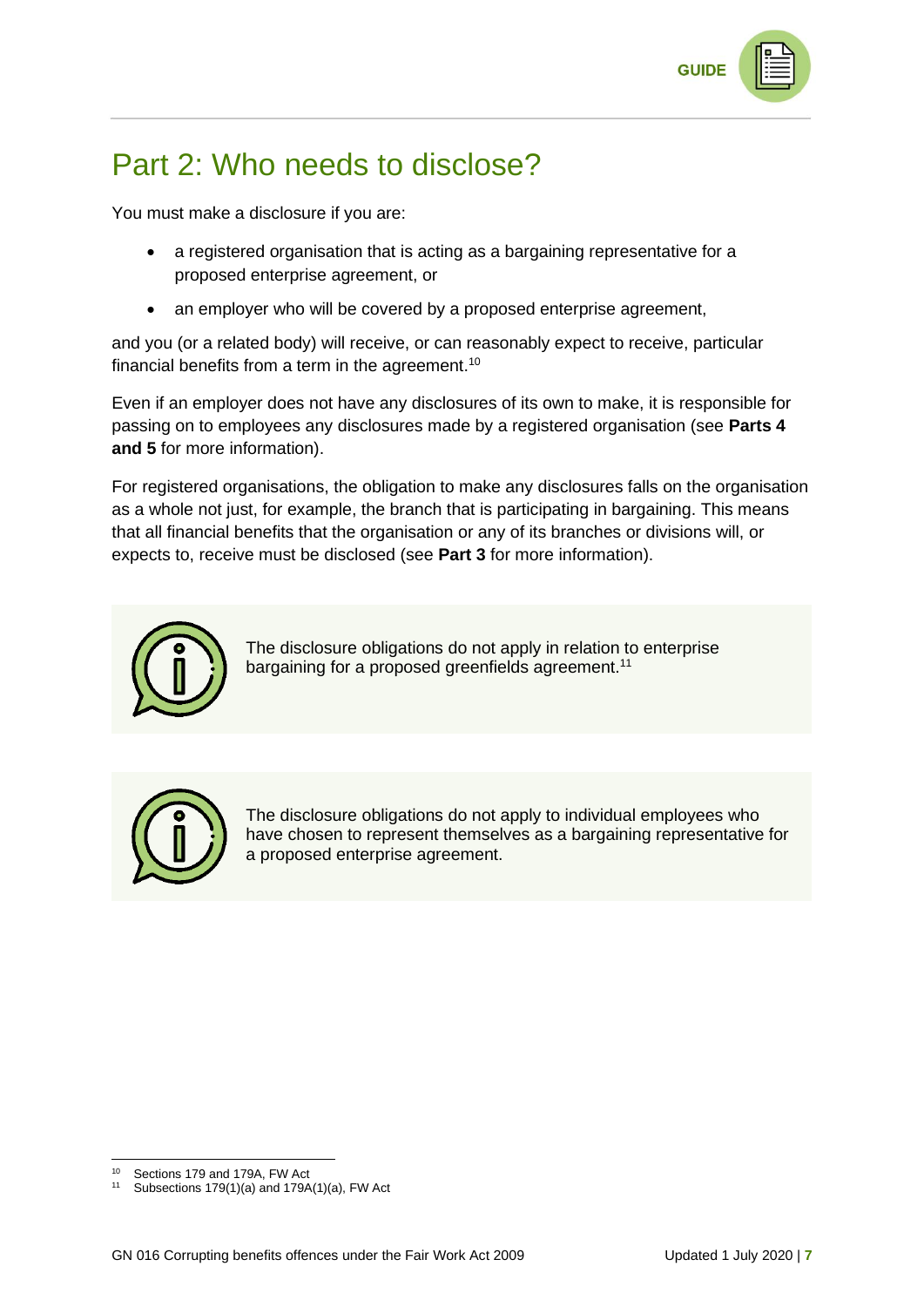



**I am an employer organisation – do disclosure obligations apply to me?**

Yes, if:

- you have been appointed as a bargaining representative in respect of a proposed enterprise agreement, or
- you are an employer organisation that is also an employer that will be covered by a proposed enterprise agreement.



#### **I am an employer that will be covered by a proposed enterprise agreement, but have appointed a bargaining representative – do the disclosure obligations apply to me?**

Yes, the obligations will still apply to you as an employer even if you have appointed a bargaining representative.

In that case, if your bargaining representative is a registered organisation, it will also need to comply with its own disclosure obligations.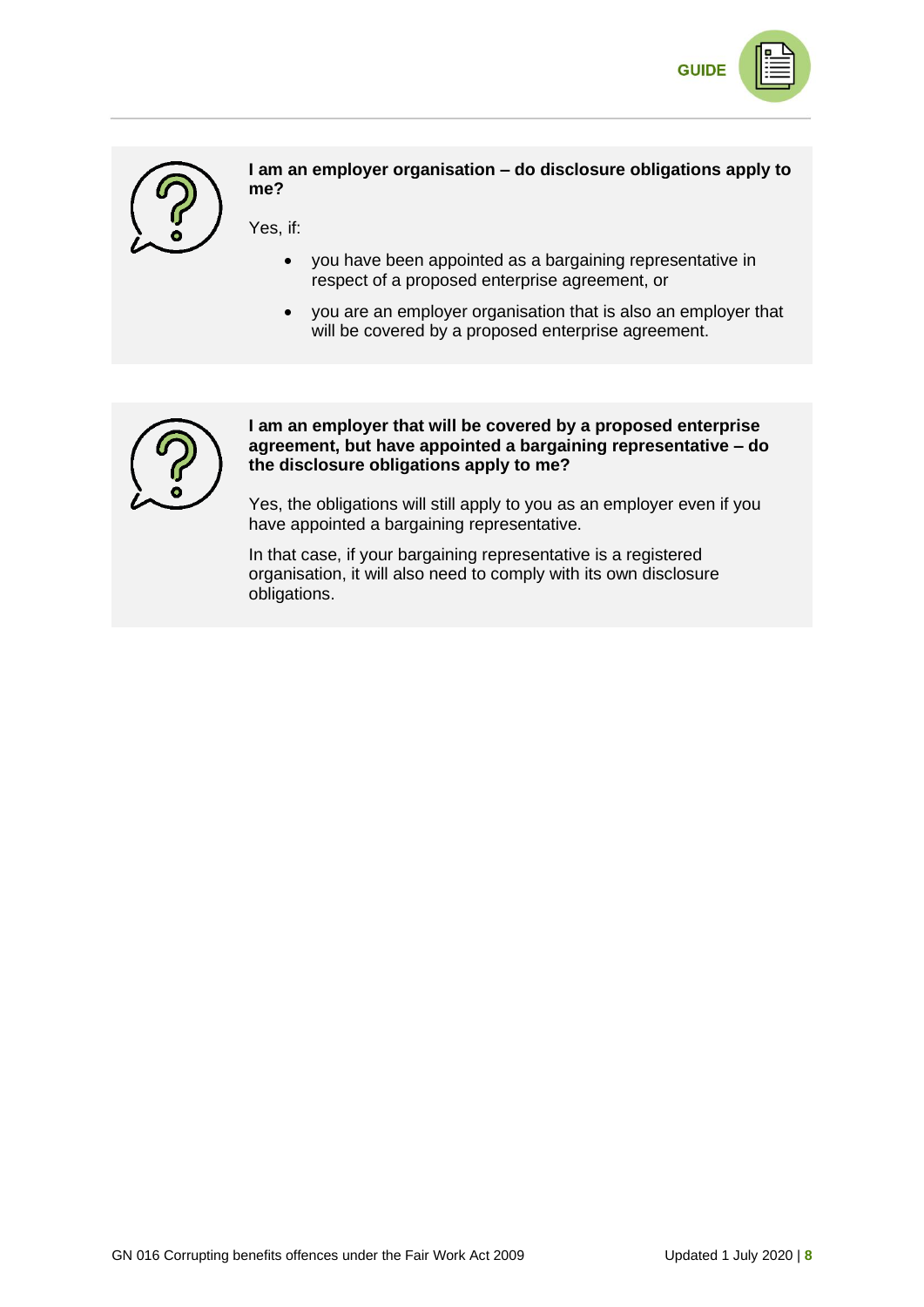

## <span id="page-8-0"></span>Part 3: What do I need to disclose?

What you need to disclose depends on whether you are a registered organisation acting as a bargaining representative or an employer that will be covered by a proposed enterprise agreement.

### **a) I am a registered organisation acting as a bargaining representative**

You must disclose any **financial benefit** (other than those which are specifically excluded – see below) that you, or a **related party**, will receive, or can reasonably expect to receive, directly or indirectly, and as a direct or indirect consequence of a term in the proposed enterprise agreement.<sup>12</sup> This includes financial benefits which will or may be received by the organisation itself, or by any branches or divisions of the organisation.



In summary, registered organisations must disclose:<sup>13</sup>

Registered organisations do not need to disclose the following financial benefits:<sup>14</sup>

- benefits payable to an individual as an employee who is covered by the agreement,
- payment of a membership fee for membership of a registered organisation, and
- any financial benefits prescribed by legislation.<sup>15</sup>

<sup>12</sup> Section 179, FW Act

<sup>&</sup>lt;sup>13</sup> This diagram represents a simplified depiction of the provisions as an aid to interpreting them and is not a substitute for consideration of the terms of the provisions.

<sup>14</sup> Subsection 179(6), FW Act

<sup>&</sup>lt;sup>15</sup> At the time of publication there were no such prescribed benefits.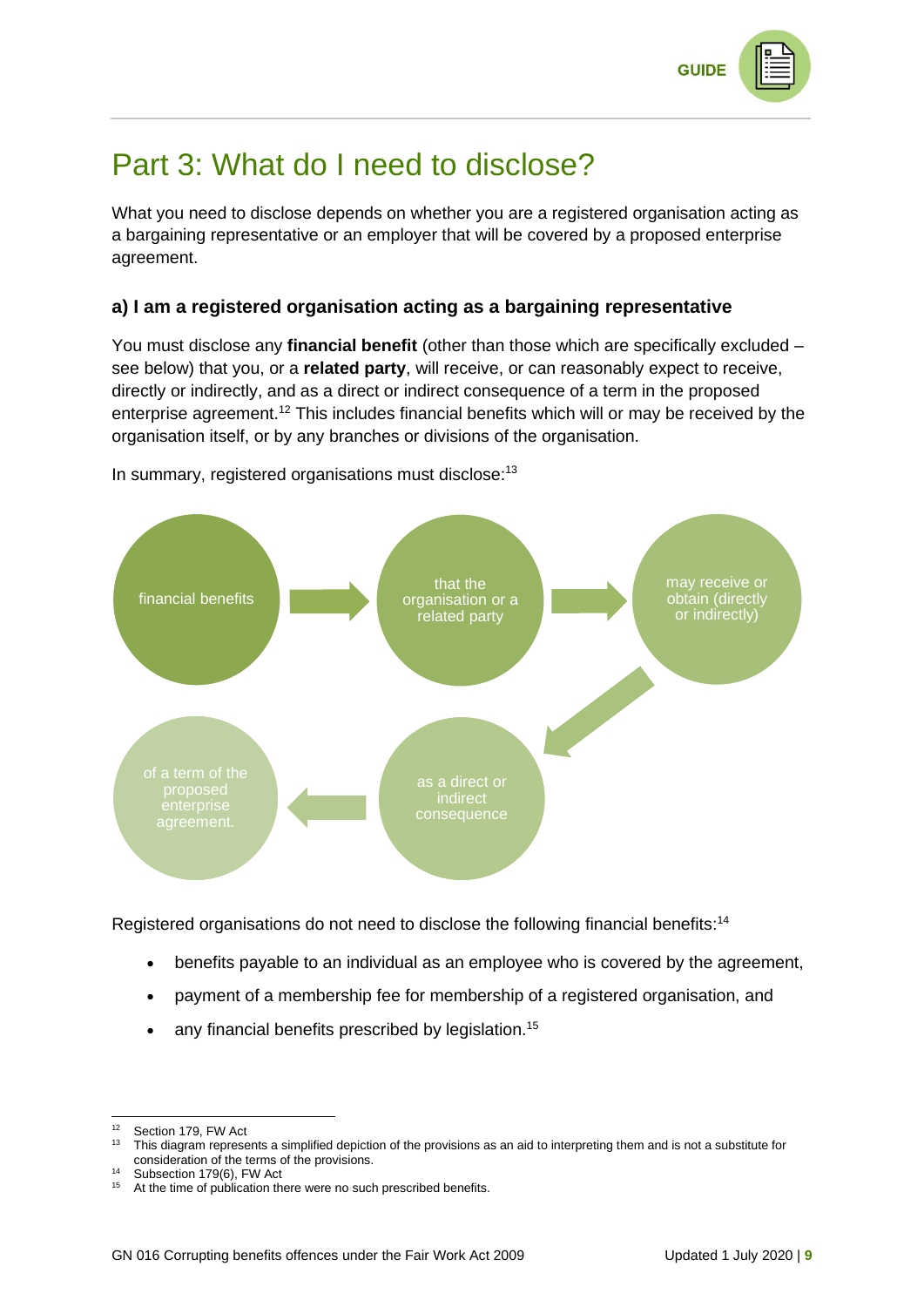



### **How do I know who is a related party of a registered organisation?**

Registered organisations must disclose financial benefits which any of their related parties will, or can reasonably expect to, receive.

A wide range of persons and entities may fall within the definition of a related party - related parties include, but are not limited to:

- a) entities controlled by the registered organisation
- b) officers of the registered organisation and their spouses (including de facto partners)
- c) relatives of officers of the registered organisation
- d) relatives of an officer's spouse (including de facto partners)
- e) entities controlled by any of the parties referred to in  $b$ ) d) above<sup>16</sup> .

Note that an entity is also a related party of an organisation if:

- at any time within the prior 6 months, the entity was previously a related party of one of the above kinds, or
- the entity reasonably believes that it is likely to become a related party of one of the above kinds at any time in the future.

For a full list of related parties, including an explanation of when an entity is 'controlled' by the registered organisation, please see **Appendix 2** to this guidance note.

<sup>16</sup> Section 12 and subsection 179(2), FW Act, and section 9B of the RO Act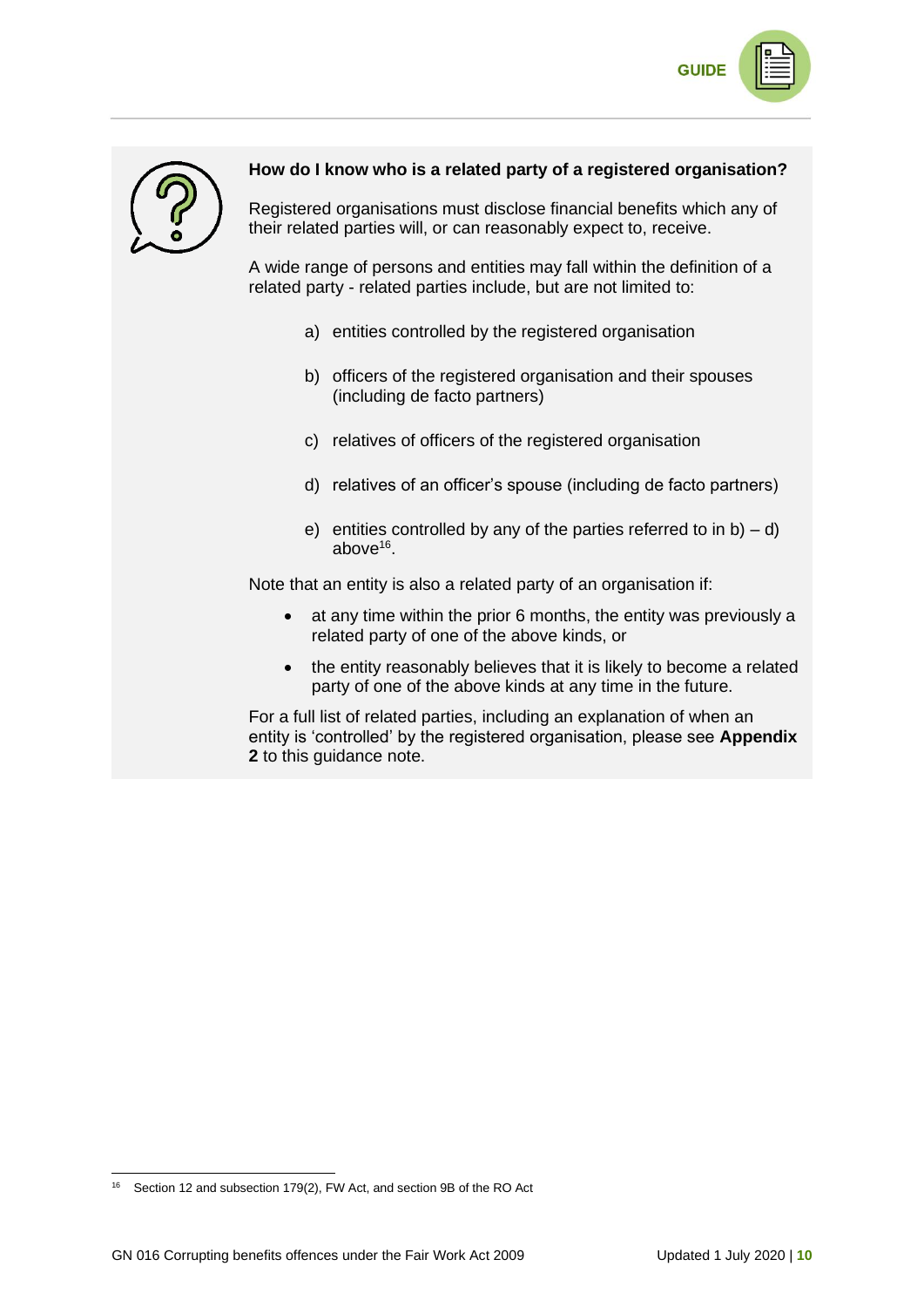



**Examples:** A clause in a proposed enterprise agreement (the **GHI EA**) contains a term that permits employees to authorise their employer, GHI Ltd, to make a deduction from their after-tax pay to pay union membership fees to DEF Union. DEF Union is a registered organisation representing employees that will be covered by the proposed GHI EA.

DEF Union does not need to disclose this benefit because the financial benefits are payments of a union membership fee, which do not need to be disclosed.

A clause in the GHI EA requires GHI Ltd to provide training to employees. Although it is not specified in the agreement, this training will most likely be provided (for a fee) by GHI Co., a training organisation which is 100% owned and controlled by DEF Union and which has always provided the training in the past.

Although it will depend on all the circumstances, on these facts we recommend that DEF Union discloses that GHI Co. can reasonably expect to receive a fee for providing the training. Although it is possible that GHI Ltd will use another provider, the obligation arises if DEF Union can directly or indirectly reasonably expect to receive a benefit.

Although DEF Union will not itself receive the fee, it will still need to disclose it because GHI Co. is a related party – it is an entity which it controls.

Fred is an officer of DEF Union. Fred's wife, Mei, is an employee of GHI Ltd and will be covered by the GHI EA, under which she will receive her salary, superannuation and some other financial benefits such as a first aid allowance.

DEF Union does not need to disclose that Mei will receive financial benefits under the proposed agreement, even though she is a related party of DEF Union (being the spouse of one of DEF's officers). This is because DEF Union is not required to disclose financial benefits which are payable to an individual as an employee who is covered by the agreement.

A term in the GHI EA requires that GHI Ltd makes contributions to an employee redundancy fund, the ER Fund. DEF Union has an officer, Muhammad, who is a director of the ER Fund. The fund pays a director's fee to Muhammad of \$5000 per year, and an annual trust distribution to DEF Union as a sponsoring organisation.

DEF Union may need to disclose both the payment of the director's fee to Muhammad, and the trust distribution. This is because both are financial benefits that the union, or one of its related parties (Muhammad), will receive, as a possible indirect consequence of the term of the enterprise agreement.

### **b) I am an employer that will be covered by a proposed enterprise agreement**

You must disclose any **financial benefit** (other than those which are specifically excluded – see below) that you, or an **associated entity**, will receive, or can reasonably expect to receive, directly or indirectly, and as a direct or indirect consequence of a term in the proposed enterprise agreement. 17

<sup>17</sup> Section 179A, FW Act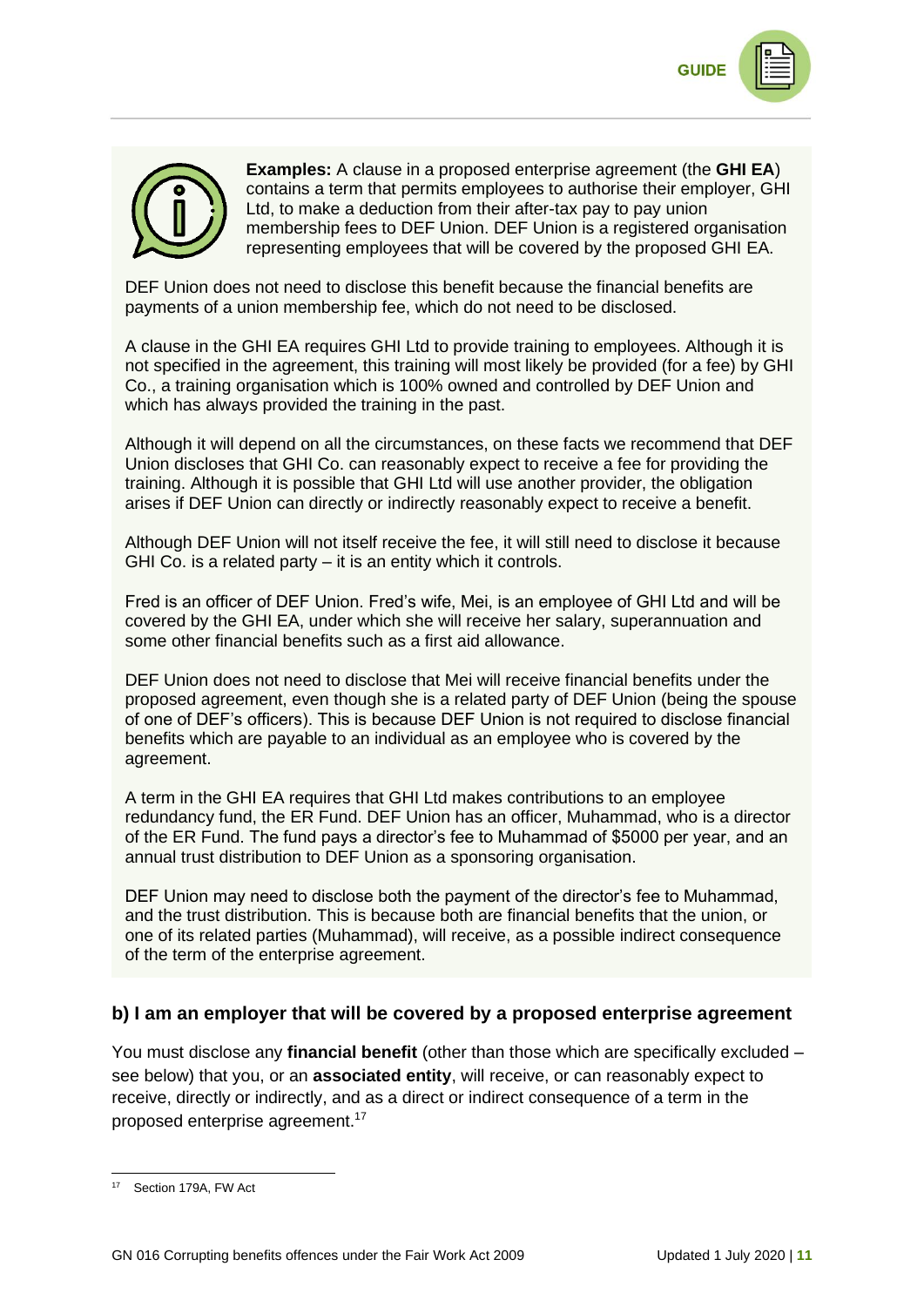



Employers do not need to disclose the following financial benefits:<sup>19</sup>

- benefits received or obtained in the ordinary course of the employer's business, or
- any benefits prescribed by legislation.<sup>20</sup>

<sup>&</sup>lt;sup>18</sup> This diagram represents a simplified depiction of the provisions as an aid to interpreting them and is not a substitute for consideration of the terms of the provisions.

<sup>&</sup>lt;sup>19</sup> Subsection 179A(4), FW Act

<sup>&</sup>lt;sup>20</sup> At the time of publication there were no such prescribed benefits.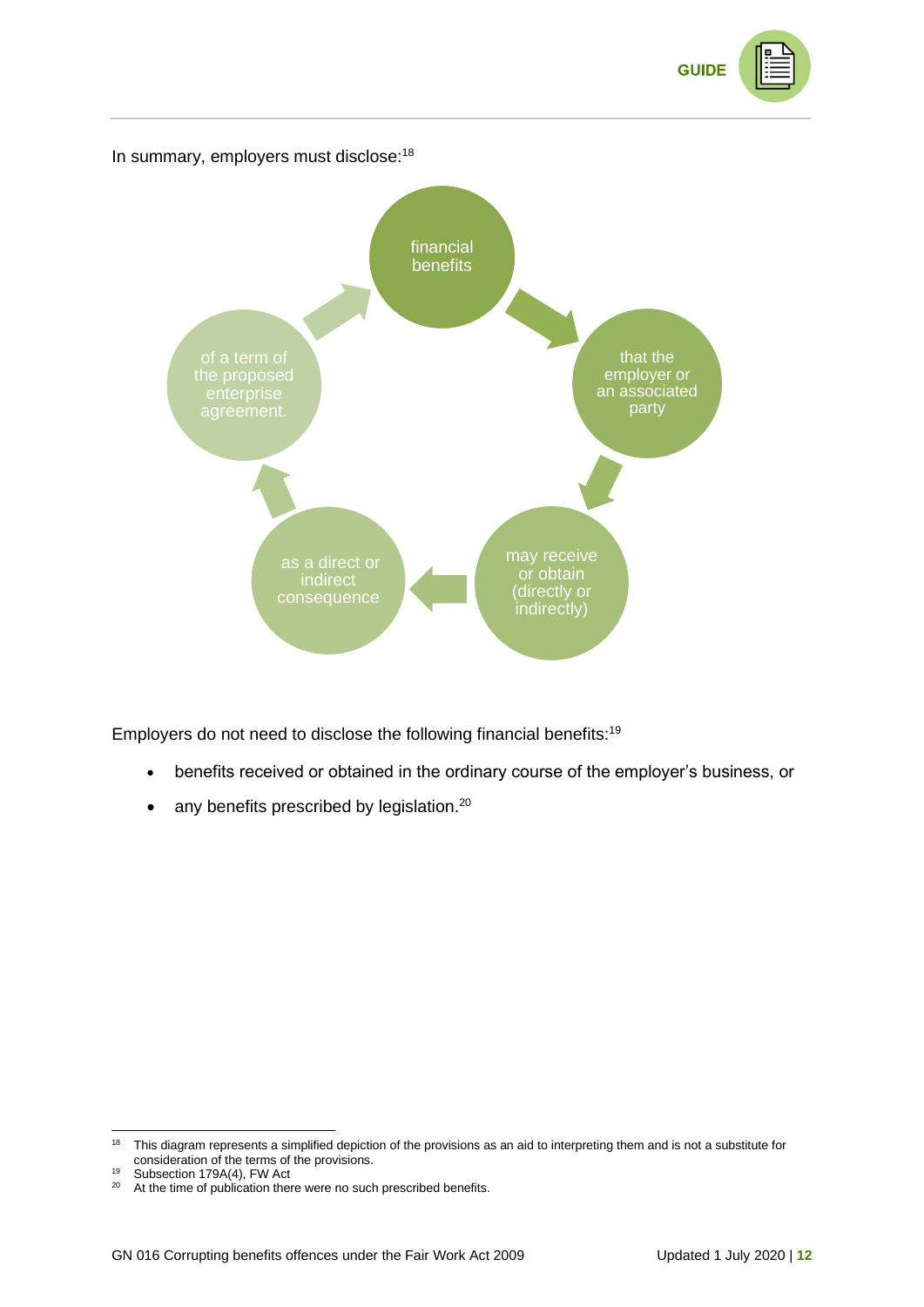



### **How do I know who is an associated entity of an employer?**

Employers must disclose financial benefits which any of their associated entities will, or can reasonably expect to, receive.

A wide range of entities may fall within the definition of an associated entity - associated entities include, but are not limited to: $21$ 

- a) the employer's related bodies corporate
- b) entities controlled by the employer
- c) an entity which controls the employer, and the operations, resources or affairs of the employer are material to that entity
- d) certain entities with a 'qualifying investment' in the employer, and vice versa
- e) an entity which controls the employer and another entity, and their operations, resources or affairs are material to the entity.

This list is an overview of the types of entities who could be associated entities, and should not be relied on as a definitive list. For a full list of associated entities, please see section 50AAA, Corporations Act 2001.



**Example:** Terms of the proposed GHI EA permit GHI Ltd to charge fees for managing employee salary sacrifice arrangements, and for making the deductions from salary for union membership fees.

GHI Ltd should disclose each of these fees if it can reasonably expect to receive a net financial benefit as a direct result of the terms of the

agreement. Such a benefit is unlikely to be received by GHI Ltd in the ordinary course of its business.

<sup>21</sup> Section 12, FW Act, and section 50AAA, Corporations Act 2001. The FW Regulations may prescribe additional 'associated entities', and may also prescribe that particular persons or bodies are not to be treated as associated entities for the purposes of these provisions – subsection 179A(2), FW Act.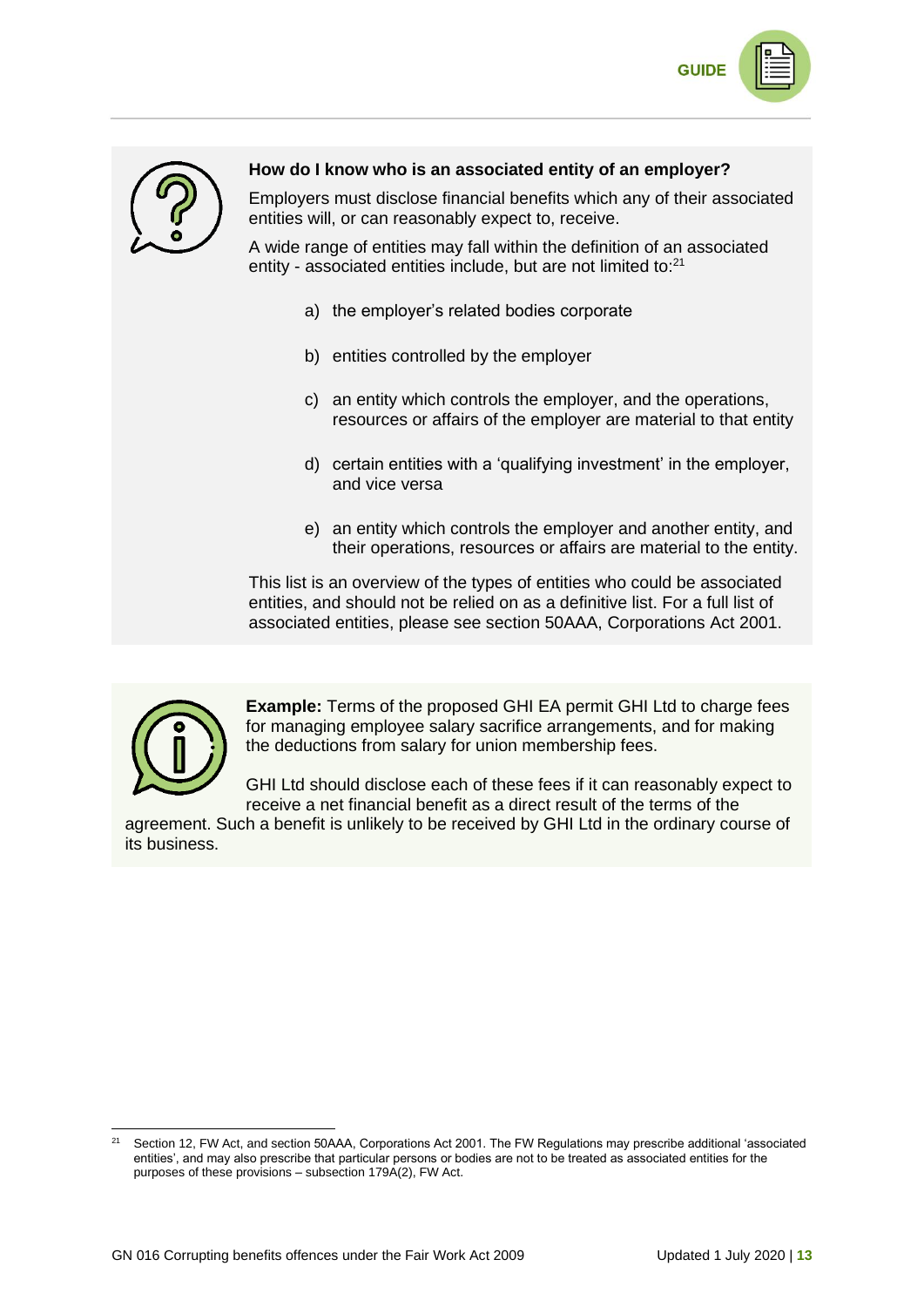# <span id="page-13-0"></span>Part 4: How do I disclose?

You must make any disclosures in the prescribed form<sup>22</sup> which can be found at Schedule 2.1A of the Fair Work Regulations 2009 (**FW Regulations**) (the **disclosure form**).

The disclosure form ensures that the details required by legislation<sup>23</sup> are included. It is not intended to be a lengthy or complicated document, and it is not expected that you will normally need to extract, or provide a detailed explanation of, the terms of the enterprise agreement.<sup>24</sup>



You must disclose each financial benefit separately on the disclosure form. In particular, you must describe its nature and, as far as reasonably practicable, the amount.<sup>25</sup>

For example, you should state the total amount of any 'one-off' payments.

Where recurring payments will be received, the amount and frequency of the payment should be described. For example, where an employer is required to make a recurring payment every six months into a training fund controlled by the registered organisation, this would be disclosed on the form.<sup>26</sup>

If it is not reasonably practicable to describe the amount of the benefit, you should state the basis on which the amount is or will be determined.<sup>27</sup>

For example, where an employer discloses that it will charge fees for employees who enter into salary sacrifice arrangements, it is unlikely to be able to state the total amount of financial benefit it will receive, as this will be dependent on the total number of participating employees. Instead, the employer should disclose the basis for determining the financial benefit, such as the fees it will charge for each salary sacrifice transaction.

Where you have no financial benefits to disclose, then you do not need to prepare a disclosure form. However, if you are an employer you will be required to provide to your employees any disclosure form provided to you by a registered organisation (see **Part 5** below).

You must not knowingly or recklessly (i.e. not caring whether it is true or false<sup>28</sup>) make a false or misleading representation in a disclosure form.<sup>29</sup>

<sup>22</sup> Regulation 2.06AA, FW Regulations

<sup>&</sup>lt;sup>23</sup> At subsections 179(4) and 179A(3) of the FW Act, and Regulation 2.06AA of the FW Regulations

<sup>&</sup>lt;sup>24</sup> Fair Work Amendment (Corrupting Benefits) Bill 2017, Explanatory Memorandum paragraphs 74 and 80 <sup>25</sup> Subsections 179(4)(b) and 179A( $\bar{3}$ )(b), FW Act<sup>26</sup>

Explanatory Memorandum to the Fair Work Amendment (Corrupting Benefits) Regulations 2017

<sup>&</sup>lt;sup>27</sup> Regulation 2.06AA(1)(a)(ii) and (2)(a)(ii), FW Regulations

<sup>&</sup>lt;sup>28</sup> Fair Work Amendment (Corrupting Benefits) Bill 2017, Explanatory Memorandum paragraphs 75 and 87

 $29$  Subsections 179(5) and 180(4C), FW Act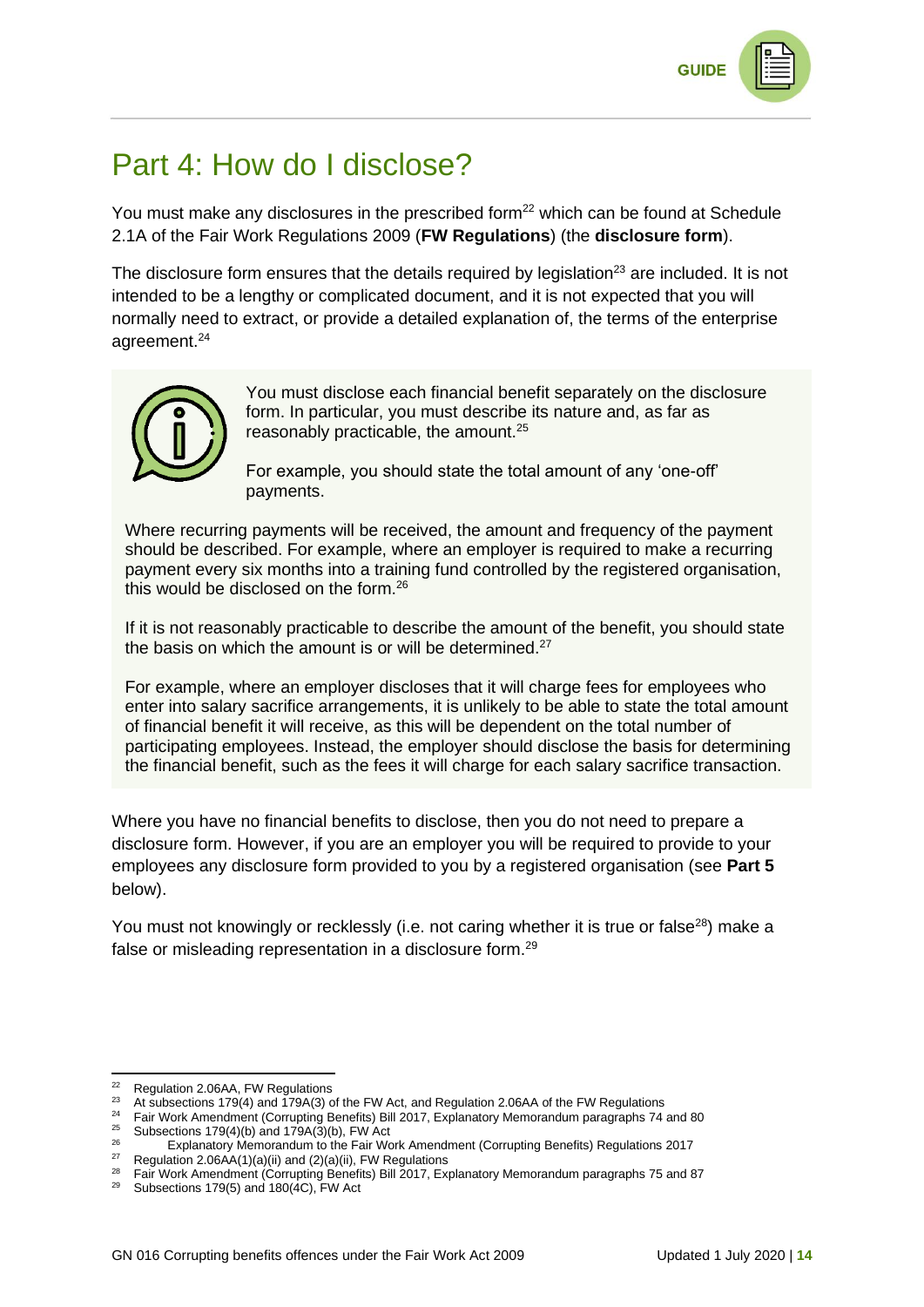

**Penalties:** Knowingly or recklessly making a false or misleading representation in a disclosure form may give rise to a fine of up to a maximum of 60 penalty units for an individual (currently \$13 320) and up to 300 penalty units for a body corporate (currently \$66 600).<sup>30</sup>

### **Sample disclosure form**

Appendix 1 of this guidance note contains a sample disclosure form which has been completed from the perspective of a union acting as a bargaining representative, with the hypothetical information included in **green**.



Please ensure that each time you make a disclosure you use the latest version of the form, available to download from, for example, the [Federal](https://www.legislation.gov.au/)  [Register of Legislation.](https://www.legislation.gov.au/)



### **What if I want to make modifications to the form?**

Save for providing the relevant information in the disclosure form, we do not recommend that any additional modifications to the form are made – the form is designed to assist you to ensure that all information that is required under legislation is included in the disclosure.



### **Who should sign the form?**

The form should be signed by a person who is authorised to execute documents on behalf of the registered organisation or employer.

 $30$  Subsections 179(5) and 180(4C), FW Act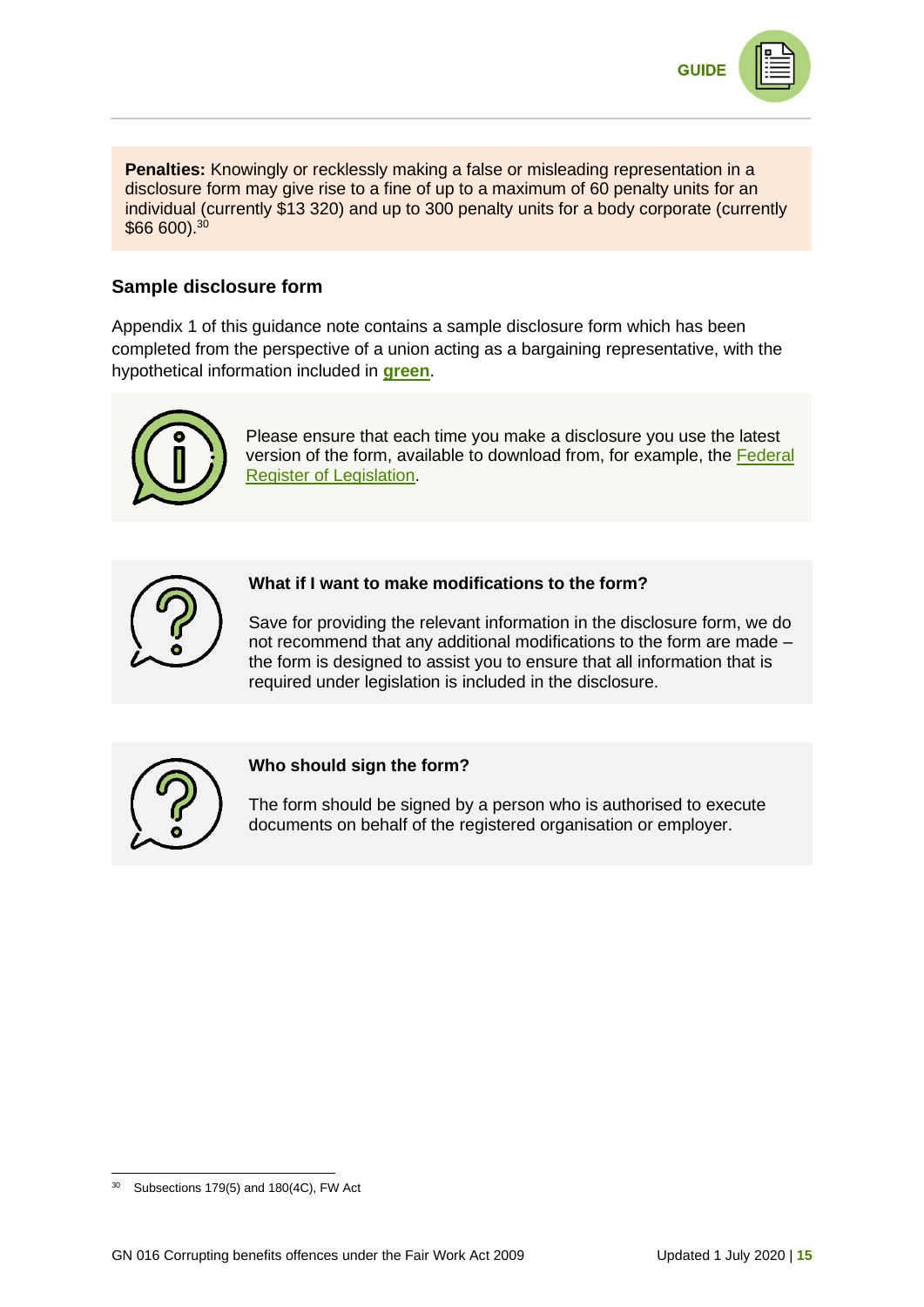

# <span id="page-15-0"></span>Part 5: When and to whom should I disclose?

When and to whom you need to disclose depends on whether you are a registered organisation acting as a bargaining representative or an employer that will be covered by a proposed enterprise agreement.

### **a) I am a registered organisation acting as a bargaining representative**

As a registered organisation you must take all reasonable steps to give the disclosure form **to each employer** that will be covered by the proposed enterprise agreement by no later than the end of the fourth day of the access period. $31$ 

It is then the responsibility of the employer(s) to take all reasonable steps to ensure that (as soon as practicable) the employees are either given a copy of the form or have access to a copy throughout the remainder of the access period.



The 'access period' is the seven-day period ending immediately before voting for the enterprise agreement starts.<sup>32</sup>

### **b) I am an employer that will be covered by a proposed enterprise agreement**

As an employer, you have to give both your own disclosure form (if you have disclosures to make), **and** any disclosure form provided to you by a registered organisation, to employees who will be covered by the proposed agreement.

In relation to **your own disclosure form** you must take all reasonable steps to, by the end of the fourth day of the access period:

- give a copy of the form to employees who will be covered by the agreement, or
- ensure that those employees are given access to a copy of the form for the remainder of the access period.<sup>33</sup>

In relation to **a registered organisation's disclosure form**, you must take all reasonable steps, as soon as practicable after you receive the form, to:

• give a copy of the form to employees who will be covered by the agreement, or

ensure that those employees are given access to a copy of the form for the remainder of the access period.<sup>34</sup>

<sup>31</sup> Subsections 179(1) and (3), FW Act

<sup>32</sup> Subsection 180(4), FW Act

<sup>33</sup> Subsection 180(4B), FW Act

<sup>34</sup> Subsection 180(4A), FW Act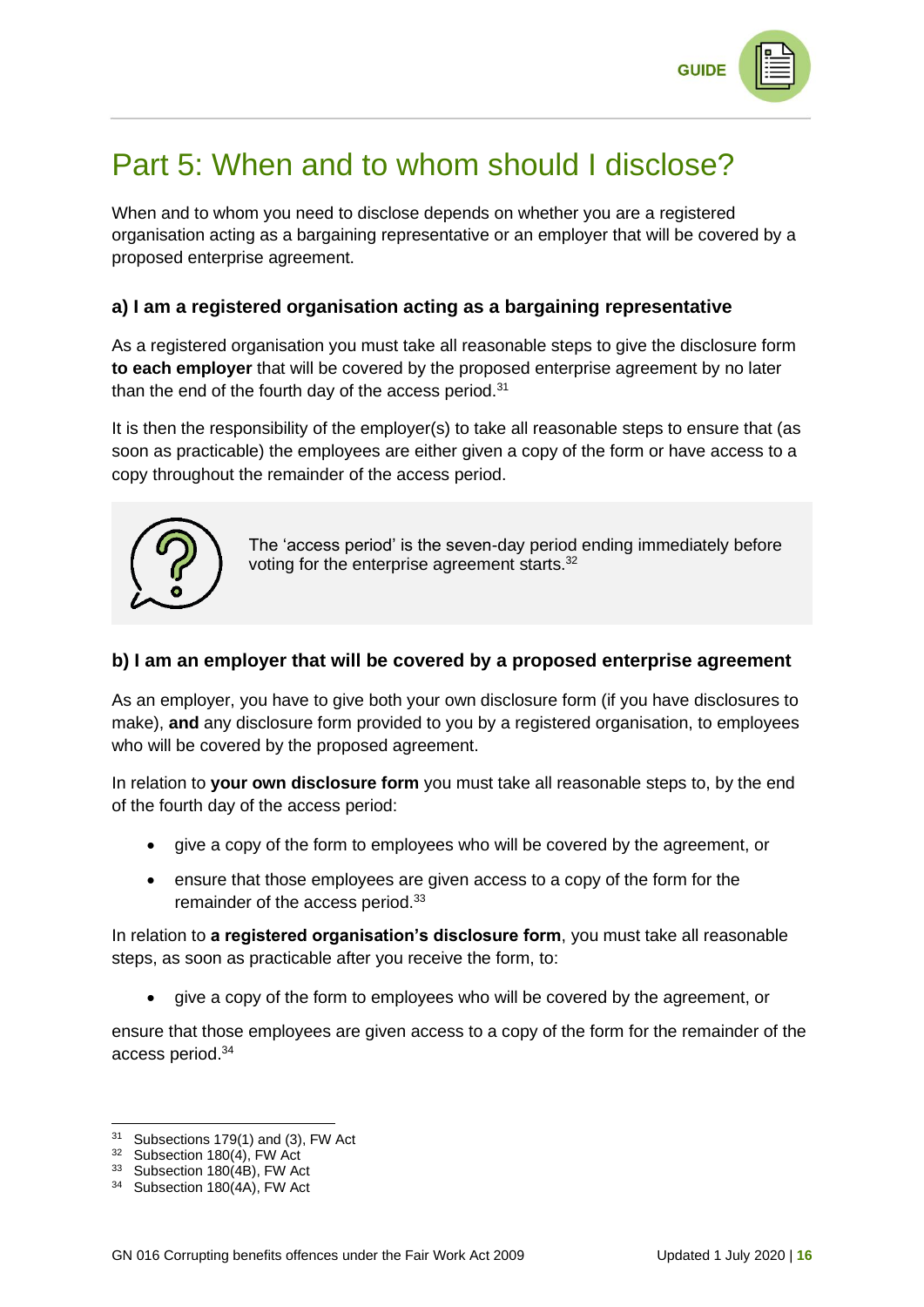



There is no ongoing requirement for disclosure during the life of the enterprise agreement once it has been approved.

**Penalties:** Failure to provide the disclosure form may give rise to a fine of up to a maximum of 60 penalty units for an individual (currently \$13 320) and up to 300 penalty units for a body corporate (currently \$66 600).<sup>35</sup>

<sup>35</sup> Subsections 179(1), 180(4A) and 180(4B), FW Act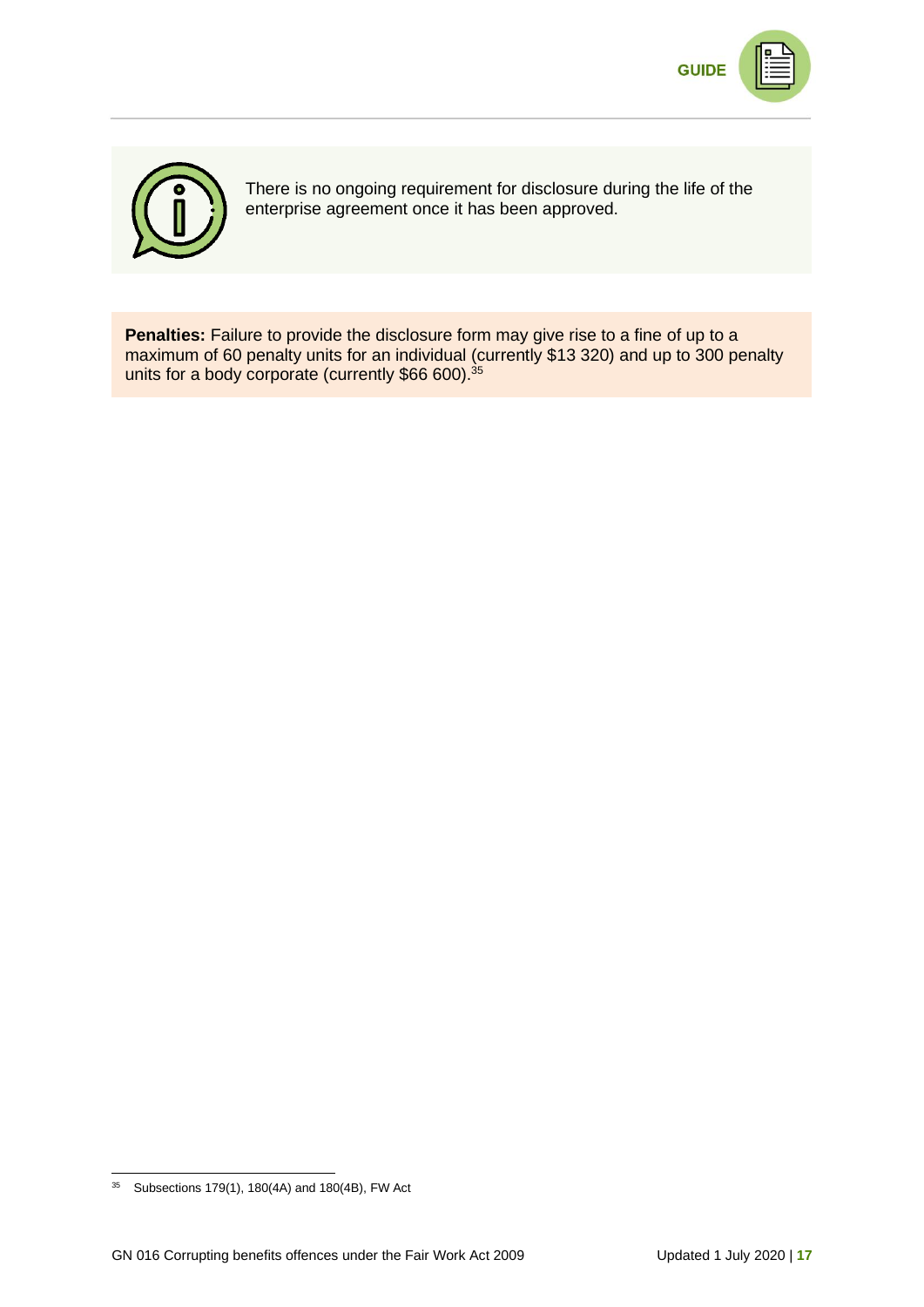

# <span id="page-17-0"></span>Part 6: What happens if I don't comply?

Failing to provide the disclosure form as required, or knowingly or recklessly making false or misleading representations in the form, may give rise to a fine of up to 60 penalty units (currently \$13 320) for an individual and up to 300 penalty units for a body corporate (currently \$66 600) per contravention.<sup>36</sup>

An affected employee, a bargaining representative or a Fair Work Inspector are each able to apply to a court for orders in relation to an alleged contravention of the provisions.<sup>37</sup>

Failure to comply with the disclosure obligations:

- will not prevent approval of the proposed enterprise agreement by the Fair Work Commission, 38
- is not reasonable grounds for believing that the proposed enterprise agreement has not been genuinely agreed to by employees<sup>39</sup>.

<sup>&</sup>lt;sup>36</sup> Chapter 4, Part4-1, FW Act. The penalty unit amounts are current as at the updated date of publication.

 $37$  Subsection 539(2), FW Act<br> $38$  Subsection 1884(b), FW Act

Subsection 188A(b), FW Act

<sup>39</sup> Subsection 188A(a), FW Act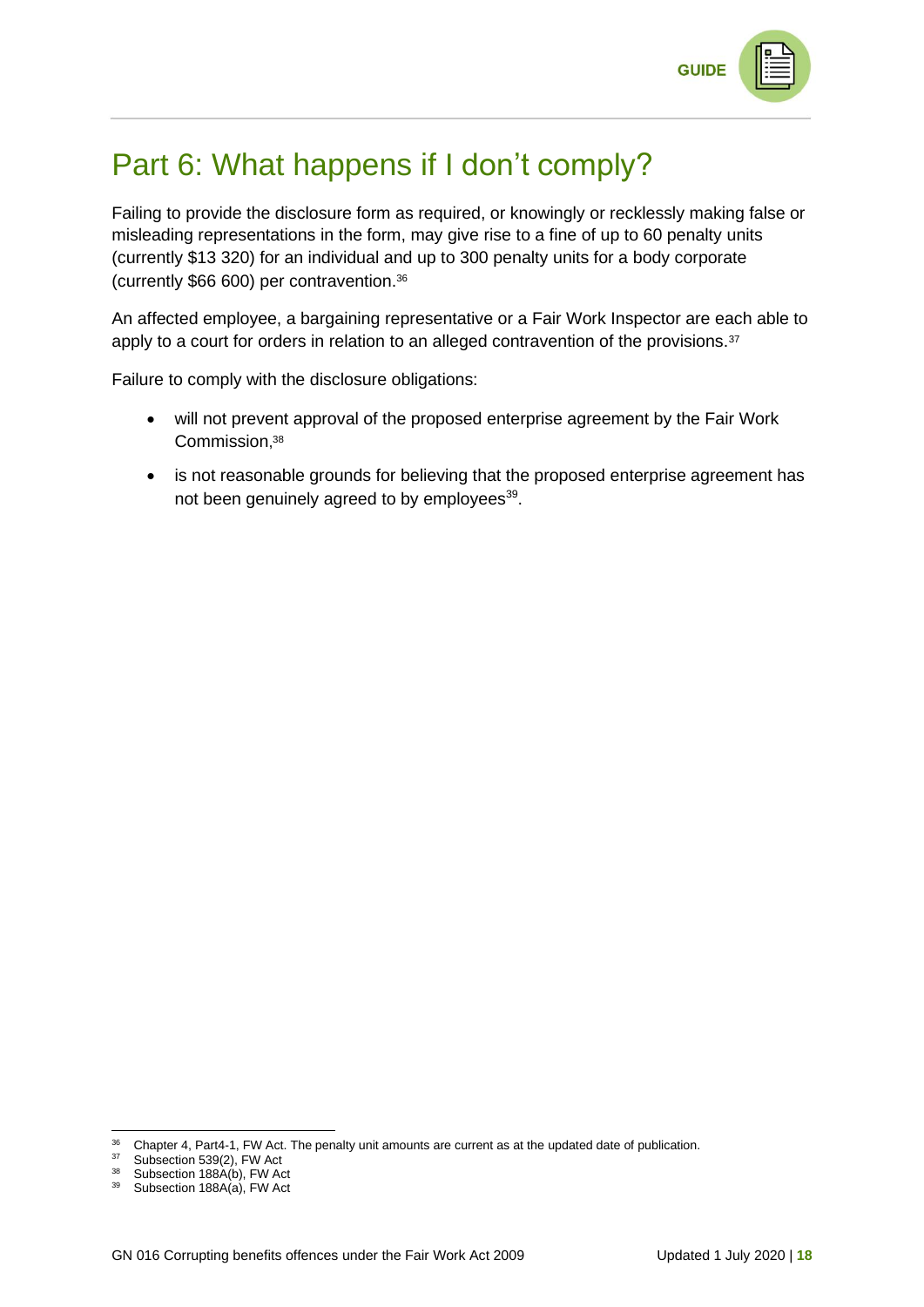

# Further information

For further information please contact the Registered Organisations Commission on 1300 341 665 or email [regorgs@roc.gov.au.](mailto:regorgs@roc.gov.au)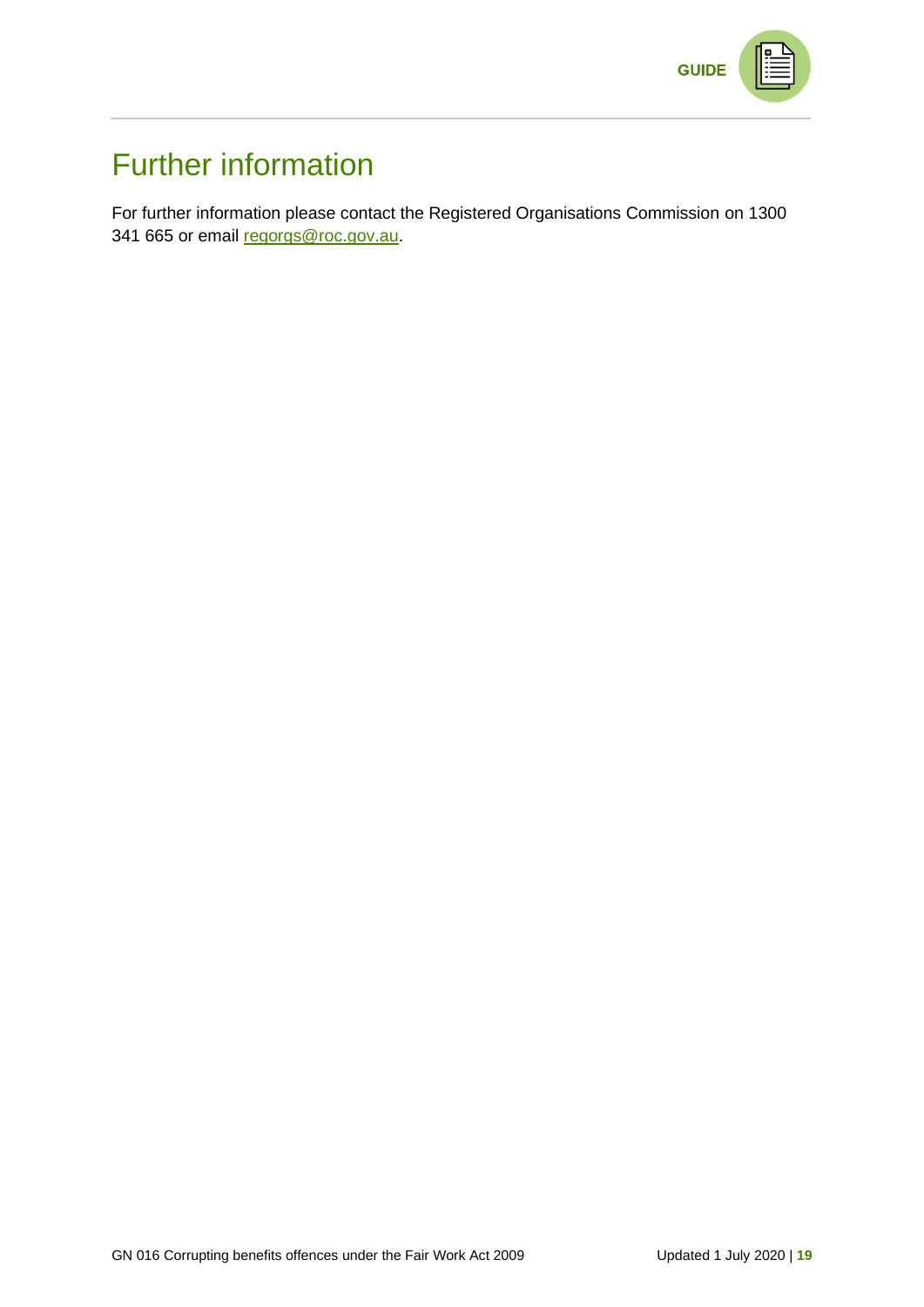**GUIDE** 



# <span id="page-19-0"></span>Appendix 1 – Sample disclosure form

### **Schedule 2.1A—Document for disclosure of benefits**

Note: See regulation 2.06AA. Fair Work Act 2009, sections 179 and 179A

#### **DISCLOSURE BY BARGAINING REPRESENTATIVE OF FINANCIAL BENEFITS AS A CONSEQUENCE OF PROPOSED ENTERPRISE AGREEMENT**

This document is prepared by **DEF Union** in relation to a proposed enterprise agreement **GHI EA.**

Certain financial benefits that will be, or can reasonably be expected to be, received or obtained as a direct or indirect consequence of the operation of one or more terms (**beneficial terms**) of a proposed enterprise agreement must be disclosed to employees before they vote on the agreement. The nature and (as far as reasonably practicable) the amount of each such benefit, and the name of each person who will or can reasonably be expected to receive, or provide, each such benefit must be disclosed in the following table, using a separate section for each beneficial term.

Examples of benefits that must be disclosed include director's fees, management fees, brokerage fees, commissions, dividends and trust and share distributions. See sections 179 and 179A of the Fair Work Act 2009.

| <b>Beneficial term: Clause 12(a)</b><br>Nature of financial<br>benefit | <b>Amount of financial benefit</b>                                                                                                                                                                                                     | Name of<br>beneficiary | Name of provider |
|------------------------------------------------------------------------|----------------------------------------------------------------------------------------------------------------------------------------------------------------------------------------------------------------------------------------|------------------------|------------------|
| Fee for providing<br>training to<br>employees                          | <b>GHI Co., a training organisation</b><br>which is owned by DEF Union, will<br>receive a fee of approximately<br>\$3000 per employee for providing<br>training in respect of each<br>employee trained by GHI Co. under<br>this clause | <b>GHI Co.</b>         | <b>GHI Ltd</b>   |

| <b>Beneficial term: Clause 18</b>                                          |                                    |                                                    |                  |  |  |  |
|----------------------------------------------------------------------------|------------------------------------|----------------------------------------------------|------------------|--|--|--|
| Nature of financial<br>benefit                                             | <b>Amount of financial benefit</b> | Name of<br>beneficiary                             | Name of provider |  |  |  |
| Director's fee for<br>union officer who<br>sits on Board of<br>the ER Fund | \$5,000 per year                   | <b>Muhammad Nazir,</b><br><b>DEF Union officer</b> | <b>ER Fund</b>   |  |  |  |

| <b>Beneficial term: Clause 18</b>          |                                                                                                                                                                                |                        |                  |  |  |
|--------------------------------------------|--------------------------------------------------------------------------------------------------------------------------------------------------------------------------------|------------------------|------------------|--|--|
| benefit                                    | Nature of financial Amount of financial benefit                                                                                                                                | Name of<br>beneficiary | Name of provider |  |  |
| <b>Discretionary</b><br>trust distribution | The amount of distribution is a<br>discretionary matter for the<br>independent trustees. For the<br>2017/2018 financial year DEF Union<br>received a distribution of \$15,000. | <b>DEF Union</b>       | <b>ER Fund</b>   |  |  |

Name of authorised person: **Jane Bloggs, Secretary DEF Union** Signature of authorised person:  $\overline{JBløgg}$ Date: **30 June 2018**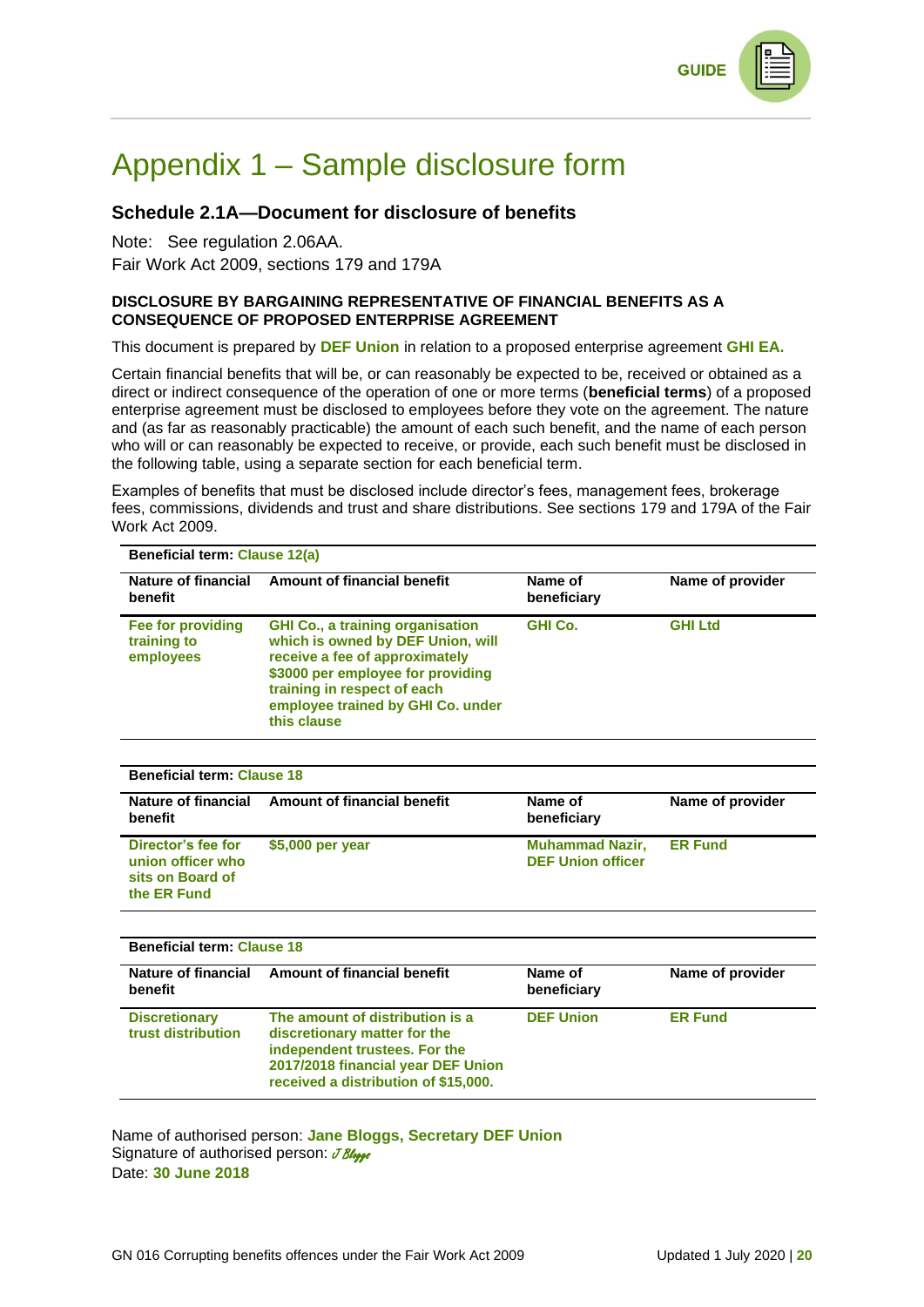# <span id="page-20-0"></span>Appendix 2 – Related parties

When making disclosures under section 179 of the FW Act, registered organisations must disclose not only any financial benefits that they will receive, but also any financial benefits that their 'related parties' will, or can reasonably expect to, receive.

A 'related party', for the purposes of the FW Act, has the same meaning as in the RO Act.<sup>40</sup>

## **A 'related party' to a registered organisation includes:**

- an entity controlled by the registered organisation, other than:<sup>41</sup>
	- a branch, sub-branch, division or subdivision of the organisation
	- a State/Territory-registered association where the organisation is a Federal counterpart of the association
- officers of the registered organisation, and spouses of officers (including de facto partners)<sup>42</sup>
- relatives of officers (a parent, step-parent, child, stepchild, grandparent, grandchild, brother or sister of the officer $)^{43}$
- relatives of an officer's spouse<sup>44</sup>
- an entity controlled by any of the above related parties (unless the entity is also controlled by the organisation).<sup>45</sup>

### **When is an entity 'controlled' by a registered organisation, or another person or entity?**

An entity controls another entity if it has the capacity to determine the outcome of decisions about that other entity's financial and operating policies.<sup>46</sup>

In order to determine whether an entity or person controls another entity, you should ask the following questions:

• Does or can the person or entity exert practical influence over the other entity? The right of the person or entity to enforce contractual or other rights against the other entity would generally not be considered to be exerting practical influence over that entity.

<sup>40</sup> Section 12, FW Act

<sup>41</sup> Section 9B(1), RO Act

<sup>42</sup> Section 6 & subsection 9B(2), RO Act

<sup>43</sup> Section 6 & subsection 9B(3), RO Act

<sup>44</sup> Section 6 & subsection 9B(3), RO Act

Subsection 9B(4), RO Act

<sup>&</sup>lt;sup>46</sup> The meaning of 'control' is defined in section 6 of the RO Act as having the same meaning as in the Corporations Act 2001. 'Control' is defined in section 50AA of the Corporations Act 2001.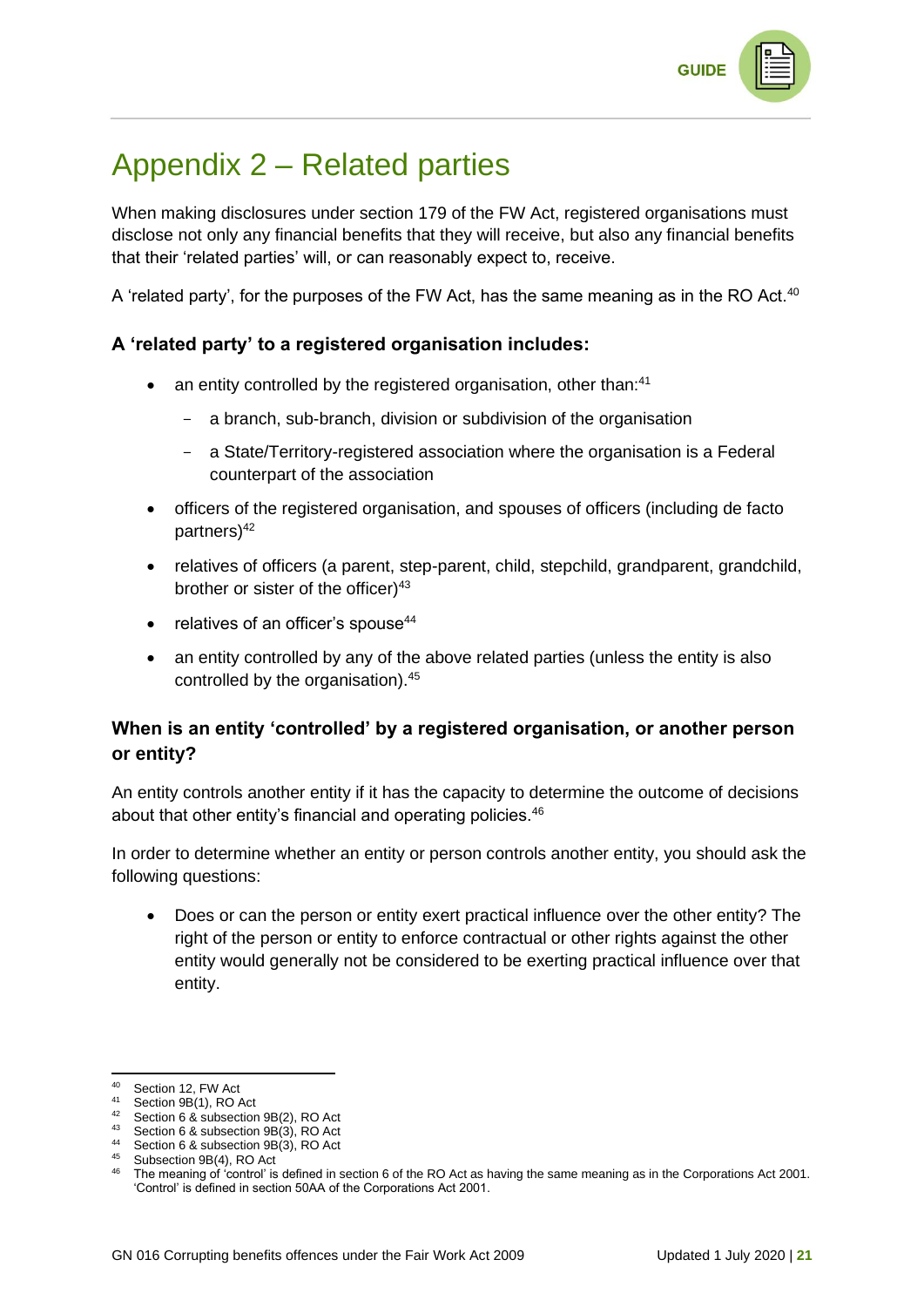

• Is there any practice or pattern of behaviour by the person or entity affecting the other entity's financial/operating policies?<sup>47</sup>



**Example:** WXY Pty Ltd is a registered training organisation. DEF Union is able to appoint two-thirds of the directors to WXY Pty Ltd. WXY Pty Ltd is likely to be a related party of DEF Union.

An entity is a related party of a registered organisation at a particular time if:

- the entity was a related party of one of the above kinds at any time within the previous six months,<sup>48</sup> or
- the entity believes, or has reasonable grounds to believe, that it is likely to become a related party of the organisation at any time in the future.<sup>49</sup>

As noted above, a related party relevantly includes officers and their spouses, and relatives of officers and spouses.



**Example:** Miguel was the President of DEF Union until he lost at the election in March 2018. After the election, Miguel became an employee of DEF Union.

Miguel is a former officer and therefore remains a related party of DEF Union for a period of six months from March 2018.

Marcus is successful at the election and succeeds Miguel as President. Marcus is engaged to marry Olga, who owns a controlling stake in MNO Pty Ltd. MNO Pty Ltd is likely to be a related party of DEF Union.

An entity is also a related party of a registered organisation, if the entity acts in concert with another related party of the organisation, on the understanding that the related party will receive a financial benefit if the organisation gives the entity a financial benefit.<sup>50</sup>

These definitions of 'related party' also apply in respect of a branch of a registered organisation.<sup>51</sup>

 $47$  Ford, Austin and Ramsay's Principles of Corporations Law (17<sup>th</sup> edition, 2018), at [9.510]

<sup>48</sup> Subsection 9B(5), RO Act

<sup>49</sup> Subsection 9B(6), RO Act

<sup>50</sup> Subsection 9B(7), RO Act

<sup>51</sup> Subsection 9B(8), RO Act